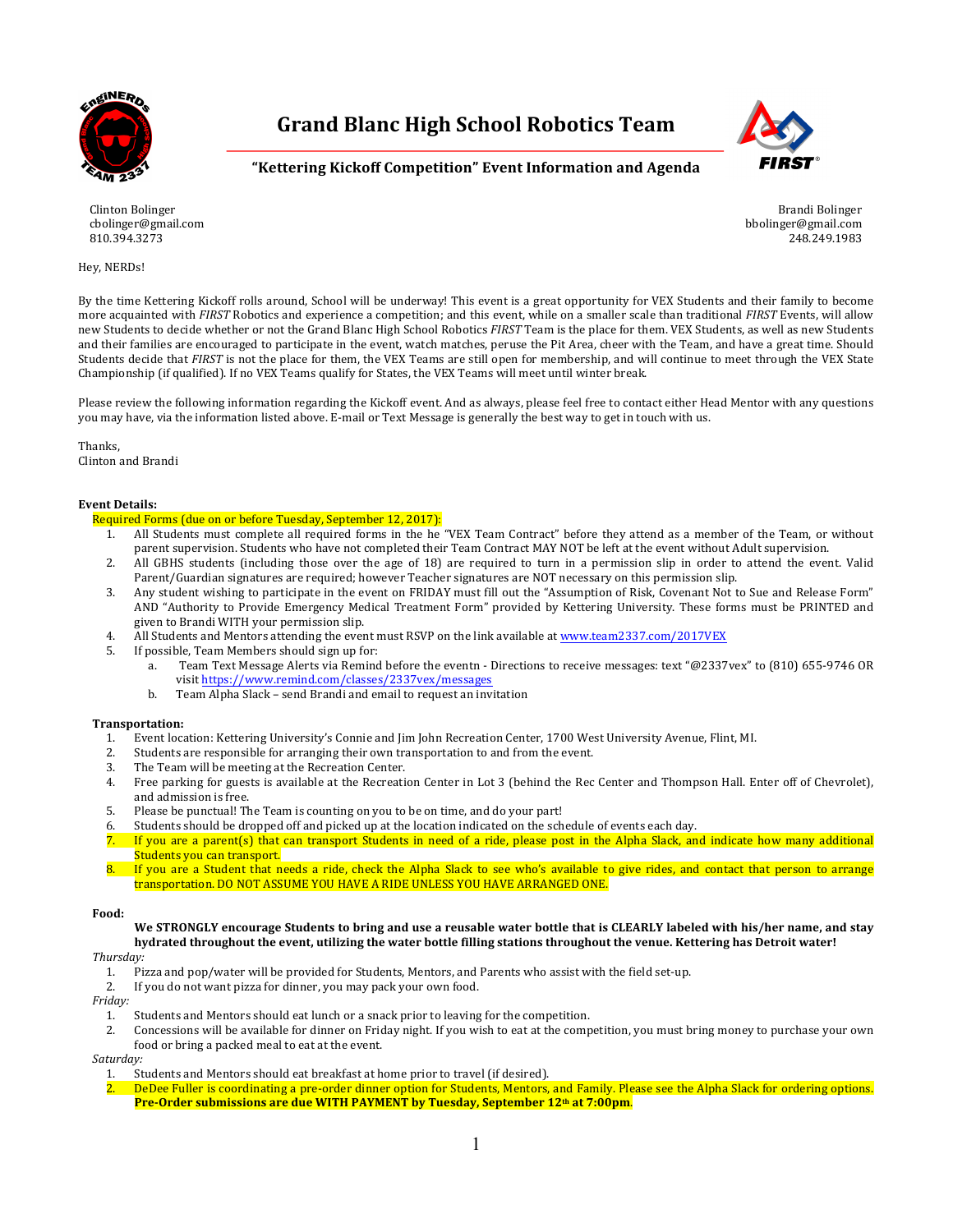

## **Grand Blanc High School Robotics Team**



## **"Kettering Kickoff Competition" Event Information and Agenda**

Clinton Bolinger cbolinger@gmail.com 810.394.3273

Brandi Bolinger bbolinger@gmail.com 248.249.1983

- 3. Concessions will be available for lunch on Saturday. If you wish to eat at the competition, and did not participate in the pre-order option, you must bring money to purchase your own food or bring a packed meal to eat at the event.
- 4. Outside food is permitted in the arena, so you may pack a meal or a snack for any day.
- 5. We will be going out for an unofficial Team dinner afterwards. Toni Limban will be coordinating the dinner after the event. More details (including location, price, and reservation instructions) will be sent via the VEX email list and Slack Message once everything is settled.

#### **Uniform:**

- 1. Students and Mentors may wear a team Hoodie or jacket on any day
- 2. Students and Team Mentors and visitors MUST wear safety glasses while in the Pit Area, and are responsible for bringing their own!
- 3. Students, Team Mentors, and any guests in attendance must wear closed-toe tennis shoes or boots to the event. Sandals, Crocs and opentoed or open-heeled shoes are NOT permitted in the pit area.
- 4. Students should wear jeans, appropriate length shorts, capri pants or an appropriate length skirt that is professional in appearance and suitable for physical activity, and please wear a belt if necessary. Leggings are only permitted if there is a garment (skirt or shorts) worn over.
- 5. Wear closed-toe shoes. Do not wear sandals.
- 6. Recommended Shirt Schedule: Black shirts on Friday, and Red Shirts on Saturday.
	- a. If you have paid your VEX Team fee, and have not received your shirt, please see Brandi at a Team meeting. *NOTE: you will receive a black OR red shirt with your VEX fee, but not both.* 
		- b. If you do not have a red and black shirt, please just wear any CLEAN Team shirt on Friday AND Saturday.
- 7. Additional Team shirts are available for purchase for \$8.00 each.
	- a. Sizes and colors are limited, see Brandi to purchase at any Team meeting.
		- b. Team hoodies are available for \$25.00 each
		- c. Family and friends can purchase Team shirts at the same rate as Team members
		- d. Accepted methods of payment: cash or check/money order payable to GBCS

#### Completing Deliverables at the Event:

- 1. The following deliverables will be available for completion:
	- a. Initial Member Competition Deliverables Scouting (be sure to download the KETTERING version)
	- b. Initial Member Competition Deliverables Attend a Competition
- 2. The following deliverables WILL NOT be available at the competition:
	- a. Initial Member Driver/Operator Skills Challenge
	- b. Advanced Level Drive Coach Skills Challenge
- 3. Students who wish to complete these challenges must bring copies (printed or digital) of their own Deliverables instructions. Copies will not be available. Deliverables are available online at: http://www.team2337.com/2017vex.html
- 4. Students are responsible for transporting his/her own Engineering Notebooks and writing utensils.
- 5. Deliverables will be checked at a Team Meeting following the event (NOT at the event)

#### **Other Considerations:**

- 1. Students, Mentors, Parents, and Guests are expected to be on their best behavior while with the Team, and must adhere to the Team Member Contract at all times. Per these agreements, any behavior or action(s) deemed inappropriate or detrimental to the Team (at the discretion of Head Mentors or School Liaison), will result in the Student's immediate dismissal from the competition. The Team will not be responsible for transporting the Student home; he/she must be picked up by his/her parents. The Team will NOT cover any cost to send a Student home due to inappropriate behavior.
- 2. The buddy system must be used at all times, and Students may NOT leave the building unless they have checked out with Brandi AND have adult supervision. Students who are in violation of these policies may be sent home.
- 3. Public displays of affection between Students is not permitted.
- 4. While in the Pit area, any guest under the age of 12 must be accompanied by an adult.
- 5. The venue will be equipped with stadium-style bleacher seating. Please take into consideration any provisions that may need to be made for your personal comfort. Bleacher Chairs (\$40) and Seat Cushions (\$5) with the Team logo are for sale, too.
- 6. The event tends to be loud. Ear plugs are available in our Team's Pit, or you may bring your own ear protection.
- 7. Words to the Team's "Math Cheer":

*E to the X to the X E to the Y to the Y Secant, Tangent, Cosine, Sine Three Point One Four One Five Nine Go NERDs, Go NERDs, EngiNERDs!*